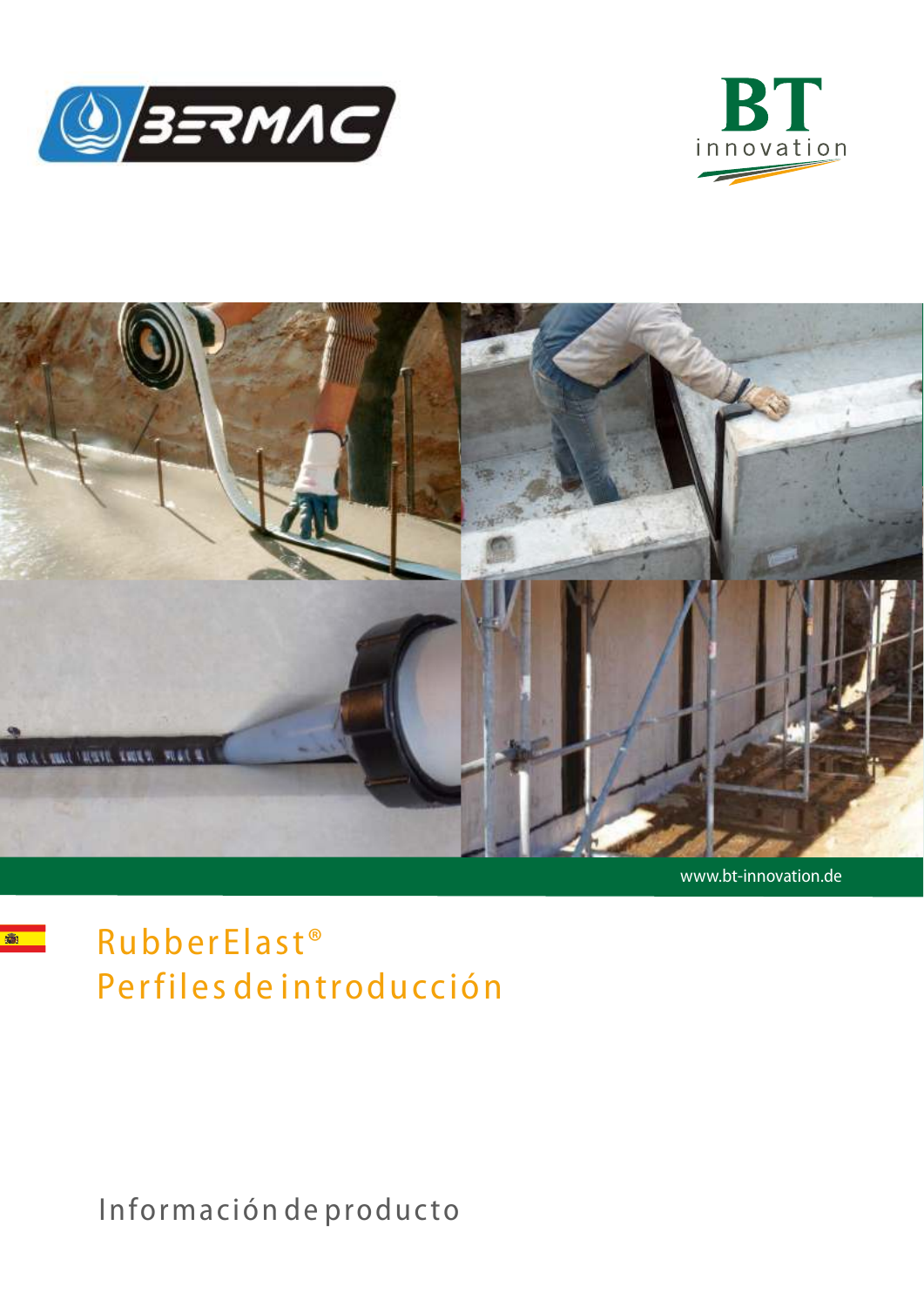

### **B.T. innovation GmbH**

Constituida originalmente en el año 1991 como mayorista regional para artículos especiales de construcción, la empresa B.T. innovation GmbH se ha convertido en los últimos años en un actor competente a escala internacional. Algunos de nuestros socios son clientes y comerciantes de todo el mundo. Como consecuencia de la filosofía de empresa, B.T. se ha desarrollado de forma continua y ha ampliado constantemente la gama de productos.

Gracias a la proximidad a la aplicación práctica hemos inventado soluciones de aplicación e implementación polivalente. Un elevado número de certificaciones, comprobaciones de las autoridades de inspección de obras así como homologaciones y modelos de utilidad lo demuestran de manera impresionante.

B.T. innovation GmbH pone el énfasis en el asesoramiento, el desarrollo, la producción y el suministro para empresas de la construcción y plantas de elementos de hormigón prefabricados por igual. Debido a la implementación directa de todos los servicios y suministros ofrecidos, usted recibe un asesoramiento competente y productos muy modernos de una misma fuente.

En el ámbito de la tecnología de elementos de hormigón prefabricados, ofrecemos a nuestros clientes una amplia gama de productos junto al asesoramiento, la planificación y la realización de nuevas construcciones o reconstrucciones. Esta gama abarca desde la técnica de imanes, pasando por sistemas de encofrado completos, técnica de unión y sellado, hasta una amplia gama de distanciadores económicos.

Pero con nuestros productos, también ofrecemos a la industria de la construcción soluciones reales a problemas que garantizan una ejecución sencilla, segura y económica de la construcción. La eficiencia de la construcción con hormigón de hov en día no sería alcanzable sin el trabajo de desarrollo permanente y las incontables informaciones de productos. Las mayores exigencias a la funcionalidad, el diseño y la calidad de las construcciones de hormigón demandan constantemente nuevas soluciones, materiales y técnicas. Una y otra vez logramos convencer mediante desarrollos nuevos y sucesivos de productos excelentes para la obra.

Nos alegramos de que se informe sobre nuestras innovaciones de productos en nuestro catálogo y esperamos poder contar pronto con usted como socio satisfecho.

Nuestros técnicos asisten localmente a fábricas de elementos prefabricados, empresas de la construcción y comerciantes y prestan un asesoramiento competente para una rápida resolución de problemas. Nuestros técnicos y comerciales se encargan de un desarrollo rápido y fiable de los pedidos.

B.T. innovation GmbH está certificada conforme a DIN ISO 9001.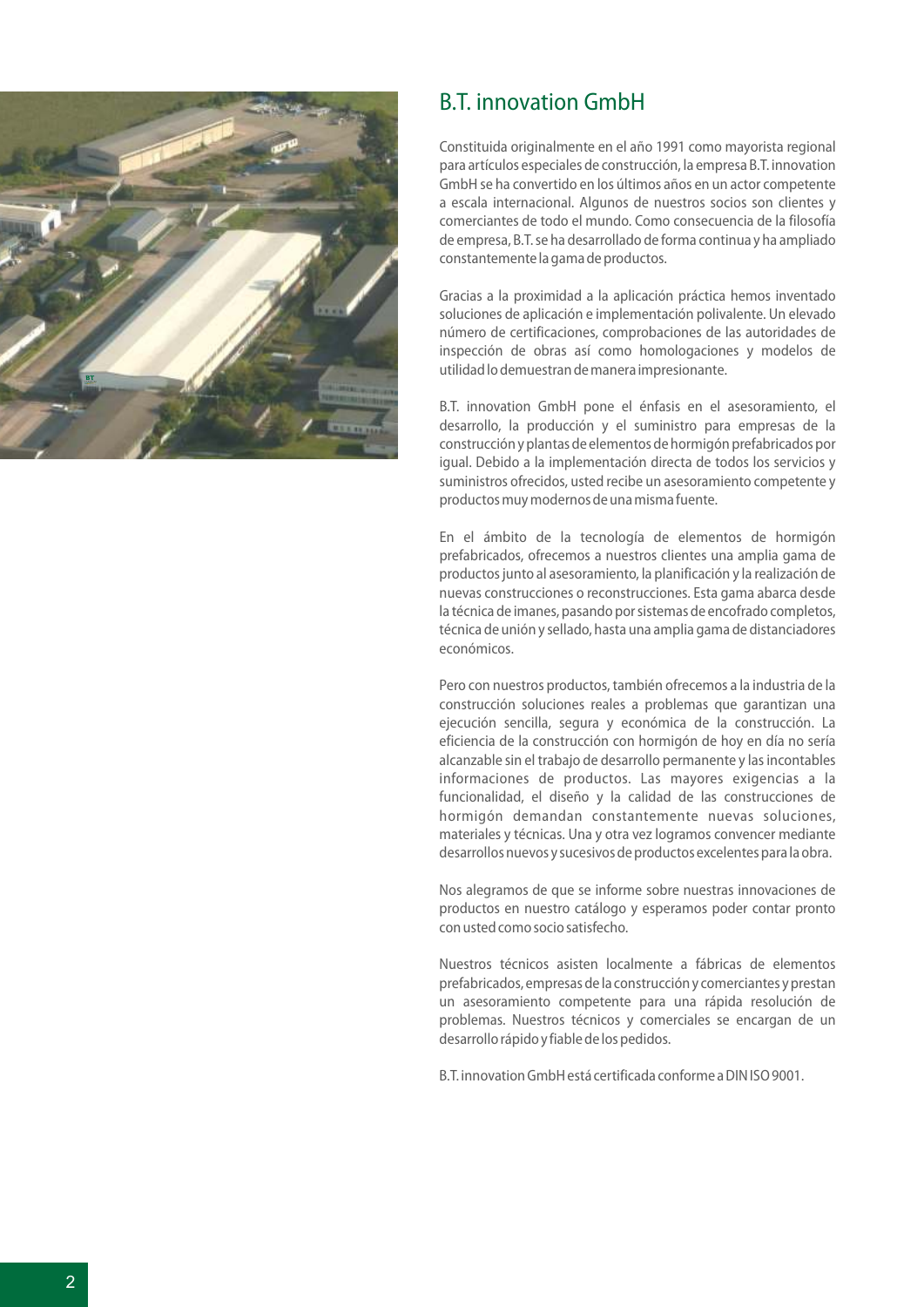## **RubberElast<sup>®</sup>**

La obturación de elementos acabados que le sorprenderá

#### $i$  Oué es Rubber Flast<sup>®</sup>?

RubberElast<sup>®</sup> es una cinta de obturación para topes de elementos de hormigón prefabricados que goza de un gran éxito internacional. Se monta por parte del propietario mediante una ligera compresión en la zona de la junta y sella la junta de forma impermeable al aqua por la compresión de los elementos de hormigón.

#### ¿ Por qué RubberElast<sup>®</sup>?

RubberElast® se caracteriza por una enorme impermeabilidad al aqua y al gas así como por una excelente resistencia contra el desgaste mecánico y meteorológico.

RubberElast<sup>®</sup> conserva también su elasticidad a baias temperaturas. Además de la excelente adherencia en el hormigón, la cinta de obturación también tiene propiedades de adhesión sobresalientes en metales, vidrio y otros materiales.

Obturación de elementos de hormigón prefabricados:

La cuota de elementos de hormigón prefabricados industrialmente crece constantemente, ya que la supresión de costosos trabajos de hormigonado en la obra entraña una significativa aceleración del progreso de la construcción. No obstante, la realización de la obturación de juntas suponía hasta la fecha un importante gasto. Así, anillos de obturación prefabricados sólo están disponibles para elementos redondos estandarizados en la construcción de pozos. El clásico cierre de mortero entraña un elevado riesgo de agrietamiento incluso con los movimientos más pequeños de la junta, mientras que la utilización de materiales hinchables exige un rejuntado adicional con una capa de hormigón mínima.

Las obturaciones exteriores de base bituminosa no ofrecen normalmente estangueidad en la zona del aqua a presión.

Con RubberElast<sup>®</sup> hay una solución disponible que se procesa de forma muy rápida y casi sin depender de la temperatura y que es impermeable tras la finalización del montaje, ya que el material se pega de forma segura a los elementos de hormigón mediante compresión. A su vez el material conserva su elasticidad. Gracias a su resistencia frente a medios agresivos, RubberElast<sup>®</sup> también ofrece una posibilidad ideal de utilización en el ámbito de aguas residuales. Para la seguridad, el producto cuenta con el certificado de comprobación del organismo de ensayos de materiales de Braunschweig.

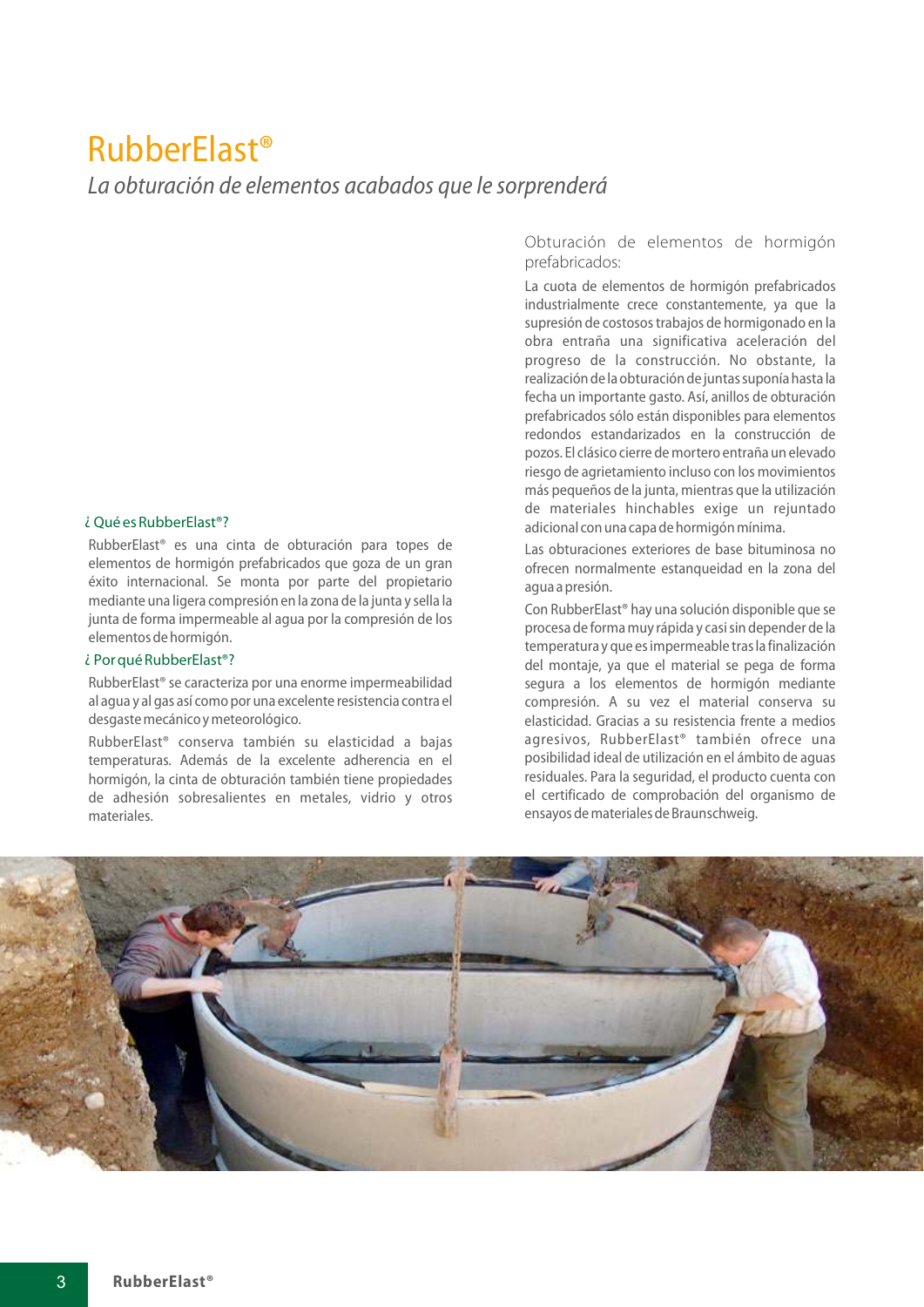



#### Ventajas

- Procesamiento muy sencillo
- Impermeabilidad extremadamente alta al agua y al gas
- Excelente adherencia por adhesión (autoadherente)
- Procesamiento rápido, sin necesidad de herramientas
- Impermeable inmediatamente después del montaje
- Flexible también a bajas temperaturas
- Resistente a ácido, lejía, sal y estiércol licuado
- Con homologación general de la autoridad de inspección de obras
- Resistente a la intemperie
- Combinación posible con otros productos Elast





Hay disponibles diferentes secciones de cinta de obturación para las posibilidades de aplicación más diversas

| Tamaño     | Unidad de venta   |  |
|------------|-------------------|--|
| 11x11mm    | 6,6 m/rollo       |  |
| 17x17mm    | 4,5 m/rollo       |  |
| 25x19mm    | 4,4 m/rollo       |  |
| $32x25$ mm | 4.4 m/rollo       |  |
| 38 x 32 mm | 3,2 m/rolloconAbP |  |
| 48 x 42 mm | 2,25m/rollo       |  |

Le ayudaremos encantados en la selección de la dimensión adecuada para usted.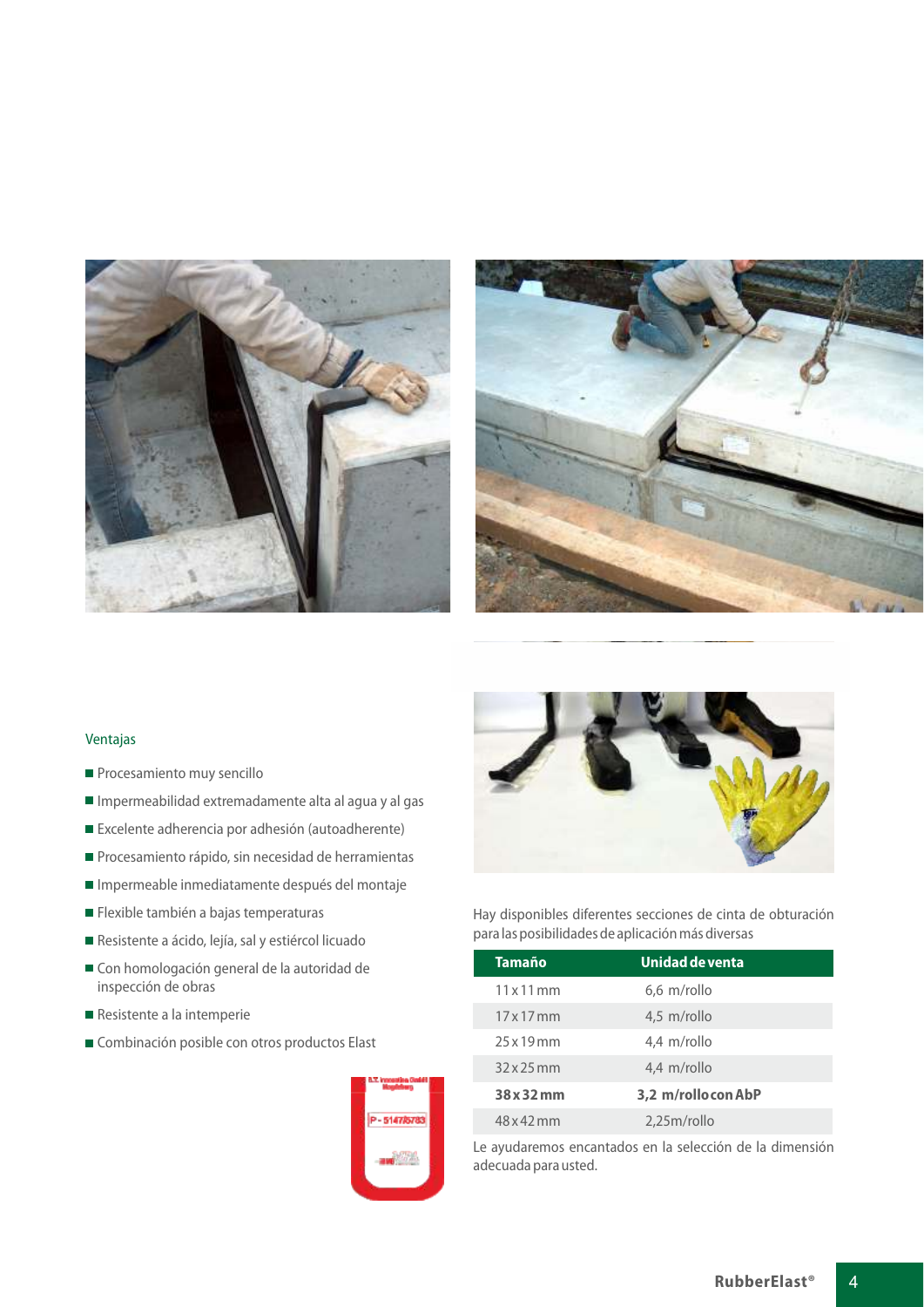## Instrucciones de montaje

RubberElast<sup>®</sup> - una cinta de montaje autoadhesiva

1. En la zona de la junta, la superficie del hormigón debe estar seca, limpia, libre de pasta de cemento, polvo y antiadherentes, medios de acabado y otras sustancias que reduzcan la adherencia para lograr una adhesión óptima del material aislante RubberElast.

2. Colocar RubberElast con la capa de protección de papel hacia arriba en el centro de la superficie a rejuntar y comprimirlo con fuerza en toda su longitud para evitar un desplazamiento de la obturación en la colocación del siguiente componente.





3. La zona de tope debe ejecutarse como se indica a continuación.

Los dos extremos deben cortarse en diagonal (30°- 45°) de modo que después de la compresión estén unidos uno sobre el otro antes de comprimirlos en el componente.

4. Justo antes de la colocación del siguiente componente deben quitarse las tiras de protección y debe comprobarse sin la tira de obturación RubberElast<sup>®</sup> está montada de forma estable y sin desplazamiento en el lugar deseado.

5. Para desplegar su efecto de obturación óptimo, conforme a AbP, debe prestarse atención a que el material haya sido comprimido al 20% (anchura de junta =  $5,6$ mm) de su altura original antes de la carga de la junta.

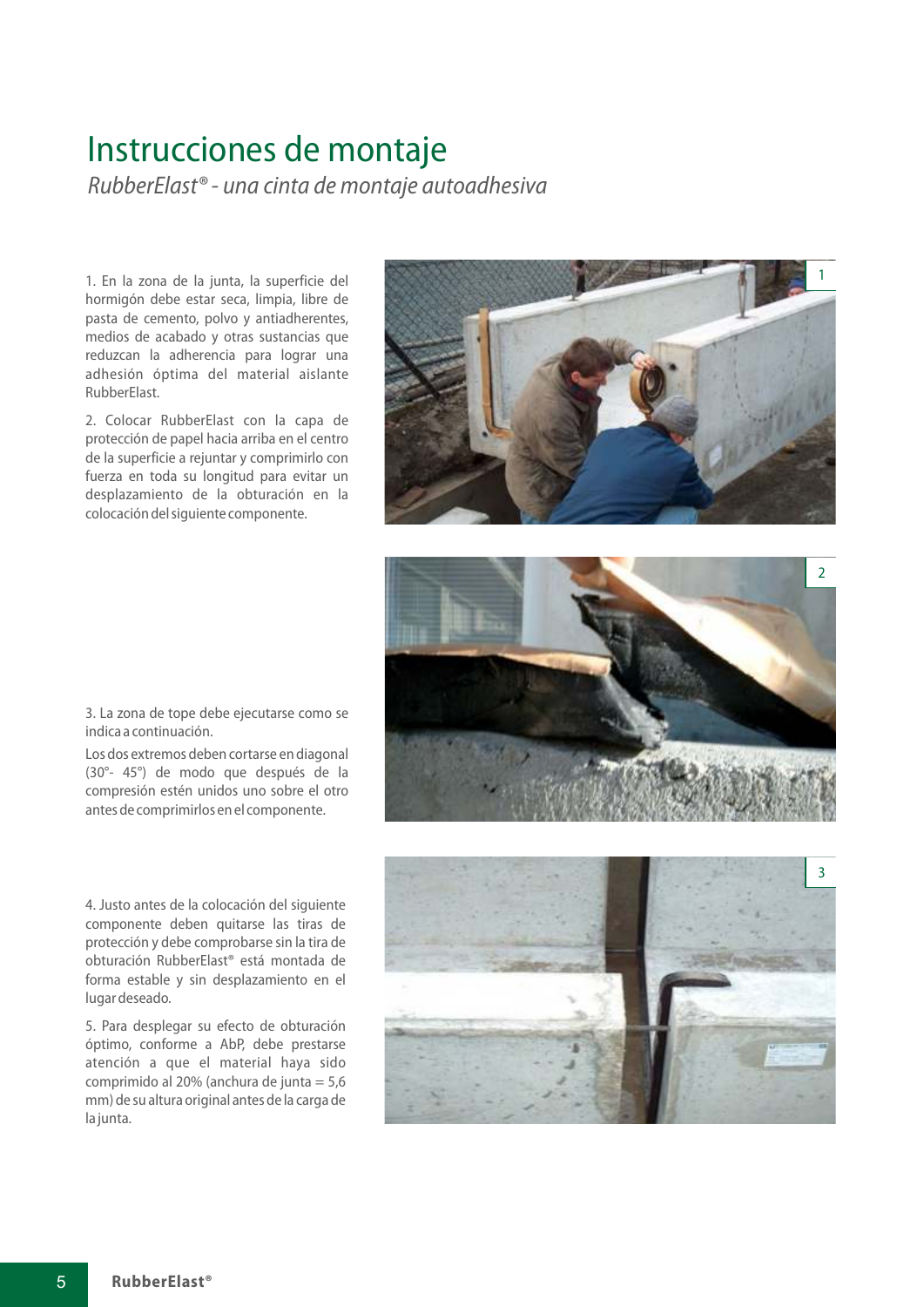## Hoja de datos técnicos

#### Datos técnicos

RubberElast<sup>®</sup> es un producto comprobado por el organismo de ensayos de materiales de Braunschweig. Esto está docu mentado por el certificado de comprobación general de la autoridad de inspección de obras nº P-5147/5783 MPA-BS.

La cinta de obturación RubberElast<sup>®</sup> sirve para obturar topes de elementos de hormigón prefabricados en componentes de hormigón impermeable contra el agua y el agua a presión y contra la humedad del suelo en el sentido de la DIN 18195 parte 4 a 6, conforme a la lista de regulación de la construcción A, parte 2, nº de orden 1.4. hasta un nivel de agua calculado de 5m sobre la junta para un recalcado del 80% de la cinta RubberElast® 38x32 mm.

#### Resistencia

Tras la colocación de la cinta de obturación RubberElast® en solución de Ca(OH)2 saturada (ph 12), líquido corrosivo para el hormigón con SO2,4 (ph 4,5), solución salina de cloruro de sodio, estiércol licuado, colocación en caliente (60°C) no se observaron variaciones en la masa, la forma ni la estructura.

#### Propiedades adhesivas

Las propiedades adhesivas/adherentes de la cinta de obturación RubberElast® se comprobaron en cuerpos de prueba, los cuales se habían almacenado previamente bajo distintas condiciones.

La resistencia a la tracción es en todos los casos muy superior a 0,03 N/mm<sup>2</sup>. El fallo se produjo además siempre como rotura de cohesión en la cinta de obturación.

Bajo el ataque de los líquidos arriba indicados se dieron también las propiedades de adherencia.

Resistencia a la presión

La resistencia a la presión se investigó bajo las condicio nes más diversas. Es permanentemente suficiente para resistir la presión del aqua. RubberElast<sup>®</sup> no puede emplearse como medio de transmisión de carga.

#### Otras cuestiones

La conservación de la calidad de RubberElast<sup>®</sup> se analiza regularmente mediante análisis termogravimétrico y espectro de infrarrojos.

#### Comparación de productos / propiedades

|                          | resistencia a<br>ácidos, lejías | impermeabilidad después<br>del montaje | permanente               | flexibilidad comprobado por la autoridad montaje a bajas<br>de inspección de obras | temperaturas             |
|--------------------------|---------------------------------|----------------------------------------|--------------------------|------------------------------------------------------------------------------------|--------------------------|
| Espuma para fuentes      | $\sim$ $-$                      | -                                      | $ -$                     | -                                                                                  | $ -$                     |
| Mortero hinchable        | $^{+}$                          | -                                      | $\overline{\phantom{m}}$ |                                                                                    | $ -$                     |
| Cinta bituminosa         | $^+$                            | $^{++}$                                | $^{++}$                  | $\overline{\phantom{a}}$                                                           | $\overline{\phantom{a}}$ |
| RubberElast <sup>®</sup> |                                 | $^{++}$                                |                          | $^{++}$                                                                            |                          |

 $++=$  muy indicado /  $+=$  indicado con reservas / - = poco indicado / - - = generalmente no indicado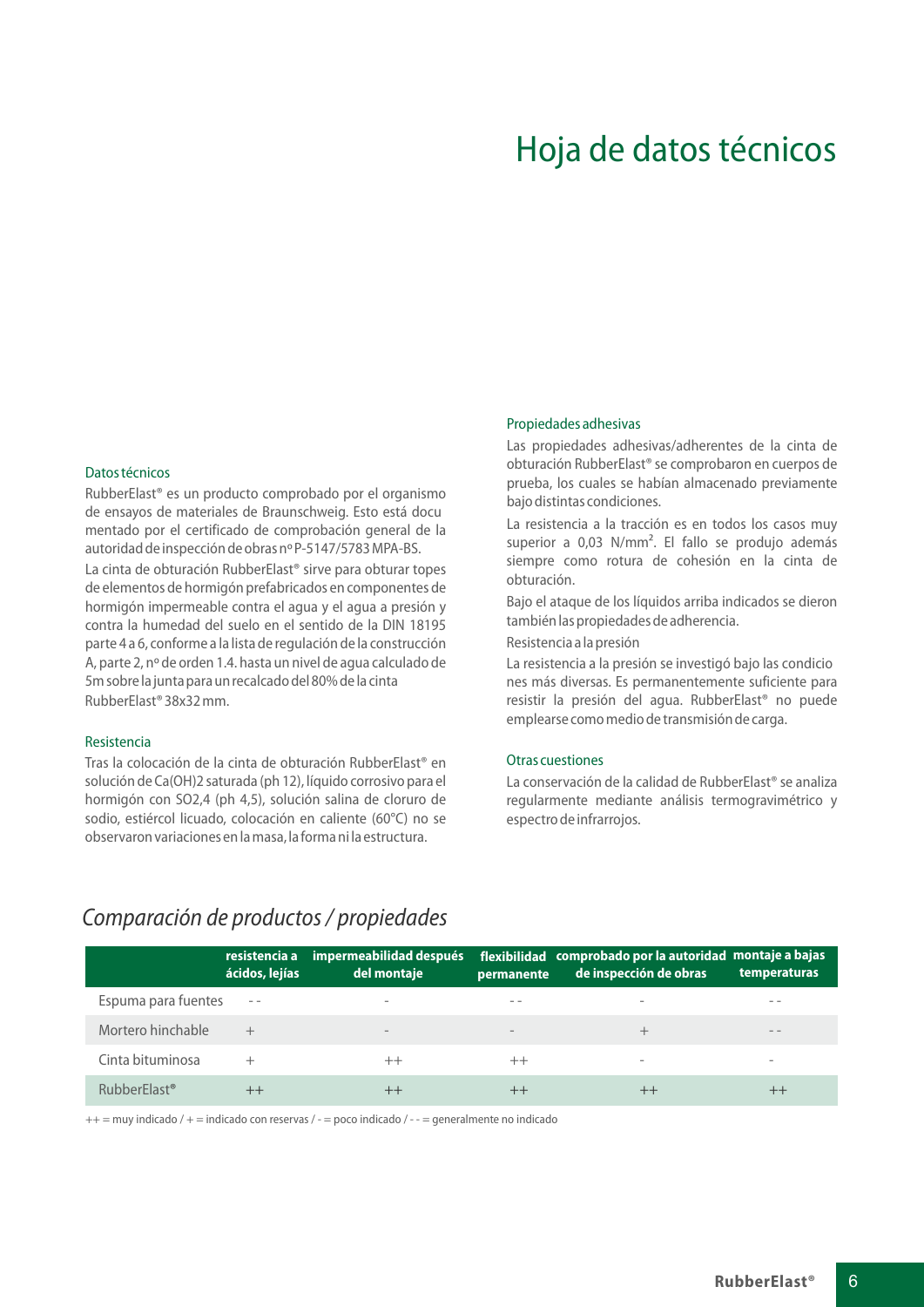## Ejemplos de aplicación

con RubberElast<sup>®</sup>



Obturación de juntas de asiento de encofrado



Utilización para plantas depuradoras pequeñas



Sótano impermeabilizado de elementos acabados macizos



Para la obturación entre elementos de placas de fondo



Estanqueidad inmediatamente después del montaje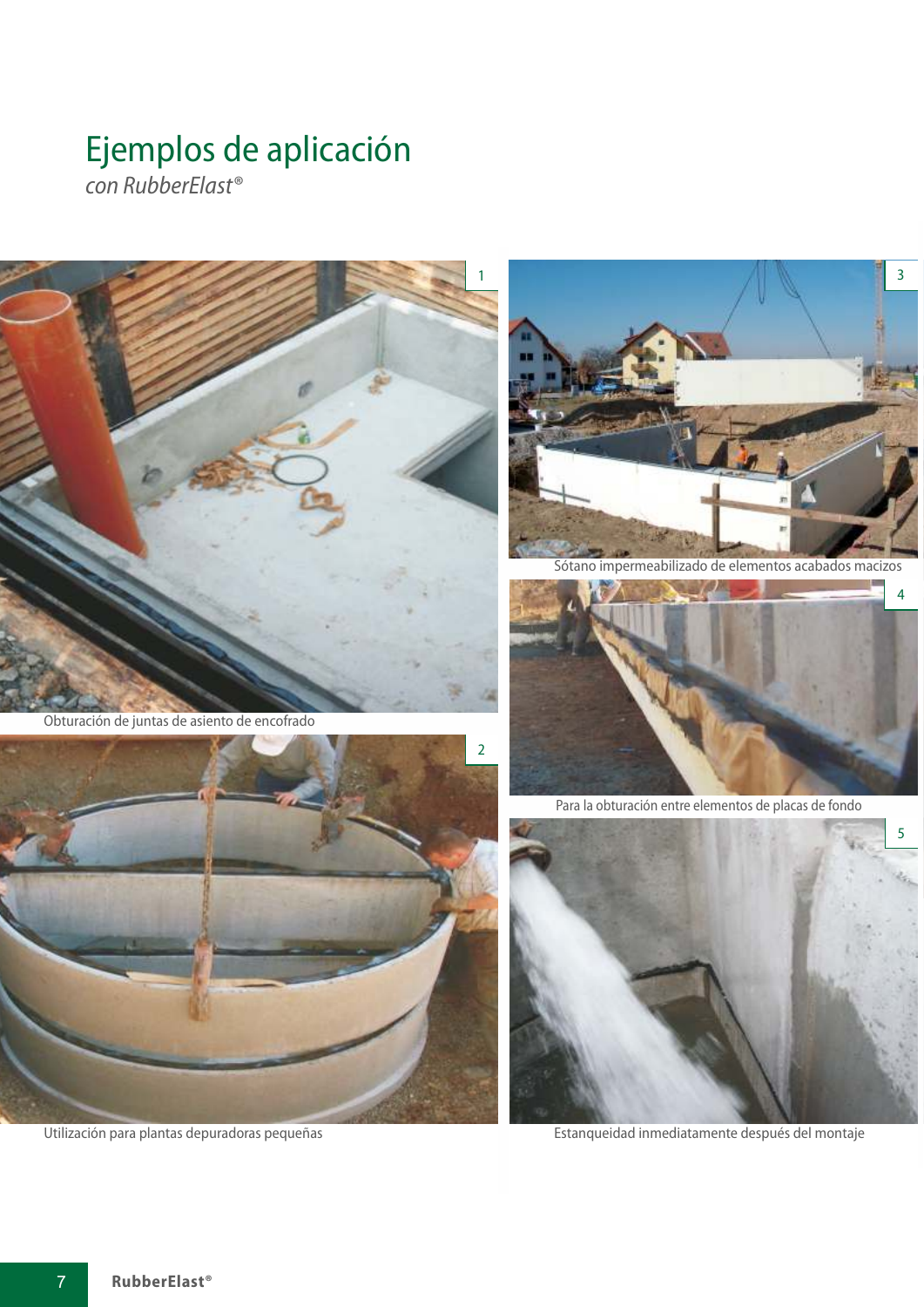# Ejemplos de aplicación



Utilización en aperturas de armazones